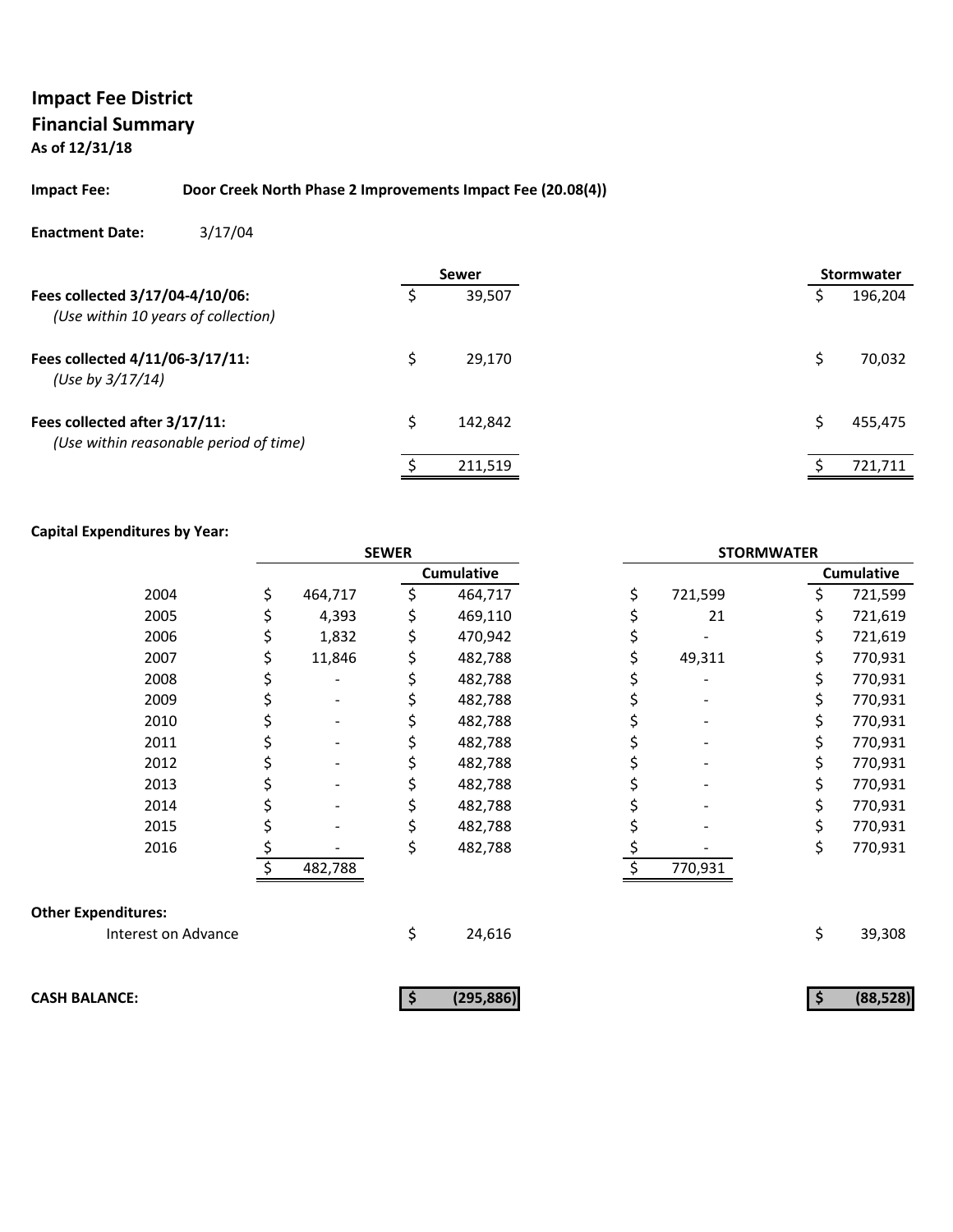#### **Impact Fee: Valley View Road Sewer and Drainage Improvement (22.08(5))**

#### **Enactment Date:** 7/12/05

|                                                                         |    | <b>Sewer</b> |   | <b>Stormwater</b> |
|-------------------------------------------------------------------------|----|--------------|---|-------------------|
| Fees collected 7/12/05-4/10/06:<br>(Use within 10 years of collection)  |    |              |   |                   |
| Fees collected 4/11/06-7/12/12:<br>(Use by 7/12/15)                     | Ś  | 6,155        | Ś | 7,827             |
| Fees collected after 7/12/12:<br>(Use within reasonable period of time) | Ś. | 26,264       | Ś | 30,993            |
|                                                                         | ¢  | 32,419       |   | 38,820            |
| <b>Debt Proceeds:</b>                                                   | Ś  | 220,000      |   |                   |

|                                 |    |         | <b>SEWER</b> |                   | <b>STORMWATER</b> |     |                   |
|---------------------------------|----|---------|--------------|-------------------|-------------------|-----|-------------------|
|                                 |    |         |              | <b>Cumulative</b> |                   |     | <b>Cumulative</b> |
| 2005                            | \$ | 233,802 | \$           | 233,802           | \$<br>354,923     | Ś.  | 354,923           |
| 2006                            |    | 16,262  | \$           | 250,063           | 47,531            |     | 402,455           |
| 2007                            | Ş  | 230     | \$           | 250,293           | 1,500             | \$  | 403,954           |
| 2008                            | \$ | (36)    | \$           | 250,257           | 1,536             | \$  | 405,490           |
| 2009                            | \$ | 6,884   | \$           | 257,142           |                   | S   | 405,490           |
| 2010                            | \$ | 20,327  | \$           | 277,469           |                   |     | 405,490           |
| 2011                            | \$ | 34,457  | \$           | 311,926           |                   | S.  | 405,490           |
| 2012                            | \$ | 7,441   | \$           | 319,367           |                   | \$. | 405,490           |
| 2013                            | Ş  | 578     | \$           | 319,945           |                   | S.  | 405,490           |
| 2014                            |    |         |              | 319,945           |                   |     | 405,490           |
| 2015                            |    |         | \$           | 319,945           |                   | \$  | 405,490           |
| 2016                            | \$ |         | \$           | 319,945           |                   | \$  | 405,490           |
|                                 |    | 319,945 |              |                   | 405,490           |     |                   |
| <b>Other Expenditures:</b>      |    |         |              |                   |                   |     |                   |
| Interest on Advance             |    |         | \$           | 18,935            |                   | \$  | 23,998            |
| Debt Principal & Interest (net) |    |         | \$           | 202,832           |                   |     |                   |
| <b>CASH BALANCE:</b>            |    |         |              | (289, 293)        |                   |     | (390, 668)        |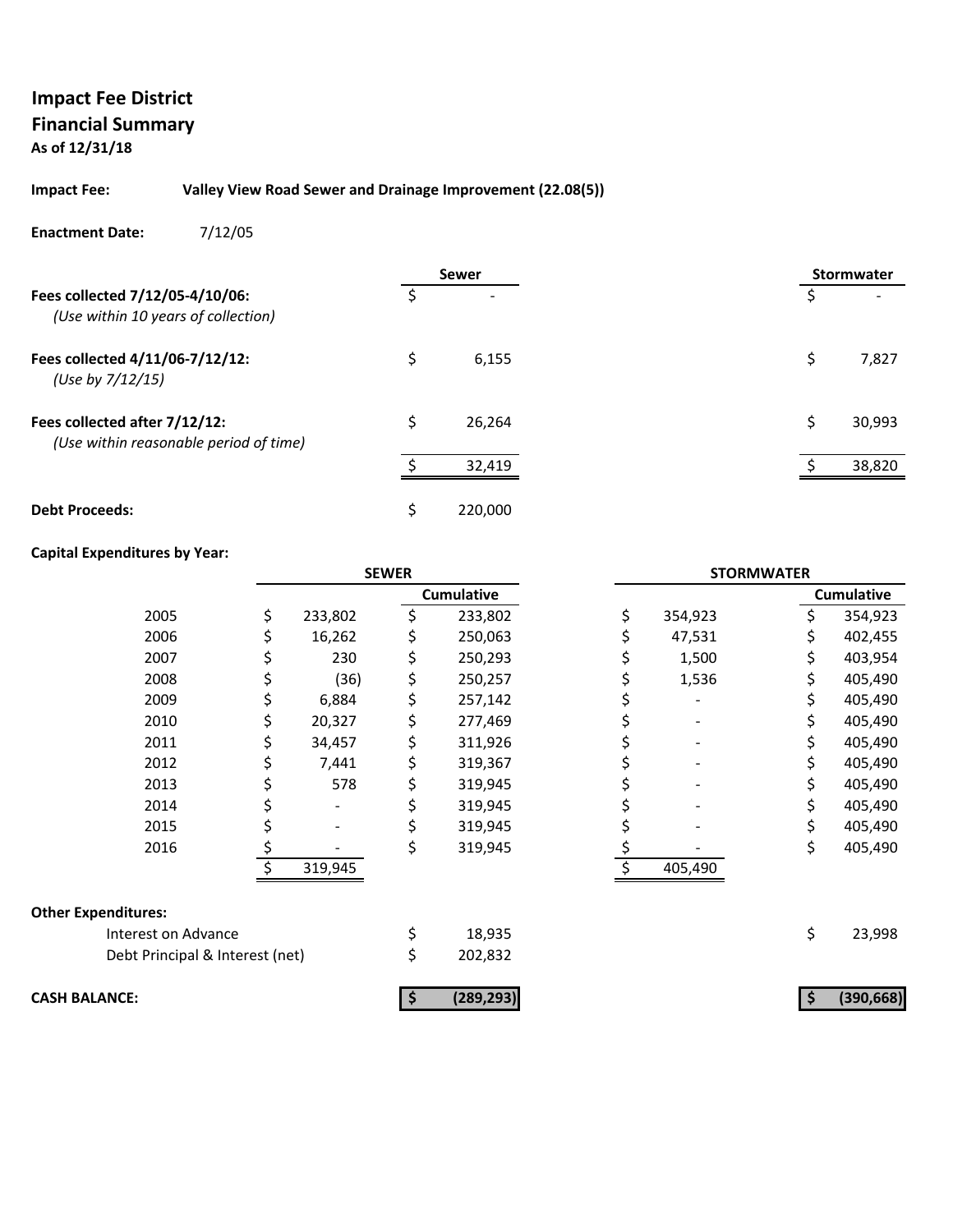| Felland Road Sanitary Sewer Improvement (20.08(7))<br>Impact Fee: |                                        |    |        |  |  |  |
|-------------------------------------------------------------------|----------------------------------------|----|--------|--|--|--|
| <b>Enactment Date:</b>                                            | 12/20/07                               |    |        |  |  |  |
| Fees collected 12/20/07-4/10/06:                                  | (Use within 10 years of collection)    | \$ |        |  |  |  |
| Fees collected 4/11/06-12/20/14:<br>(Use by 12/20/17)             |                                        | \$ |        |  |  |  |
| Fees collected after 12/20/14:                                    | (Use within reasonable period of time) | \$ | 60.718 |  |  |  |
|                                                                   |                                        | \$ | 60.718 |  |  |  |

## **Capital Expenditures by Year:**

|      |               | <b>Cumulative</b> |
|------|---------------|-------------------|
| 2007 | \$<br>54,453  | \$<br>54,453      |
| 2008 | \$<br>680,651 | \$<br>735,104     |
| 2009 | \$<br>854,468 | \$<br>1,589,572   |
| 2010 | \$<br>19,749  | \$<br>1,609,321   |
| 2011 | \$<br>281     | \$<br>1,609,602   |
| 2012 |               | \$<br>1,609,602   |
| 2013 |               | \$<br>1,609,602   |
| 2014 |               | \$<br>1,609,602   |
| 2015 |               | \$<br>1,609,602   |
| 2016 |               | \$<br>1,609,602   |
|      | 1,609,602     |                   |

#### **Other Expenditures:**

Interest on Advance **1920** \$91,934

**CASH BALANCE: (1,640,818) \$**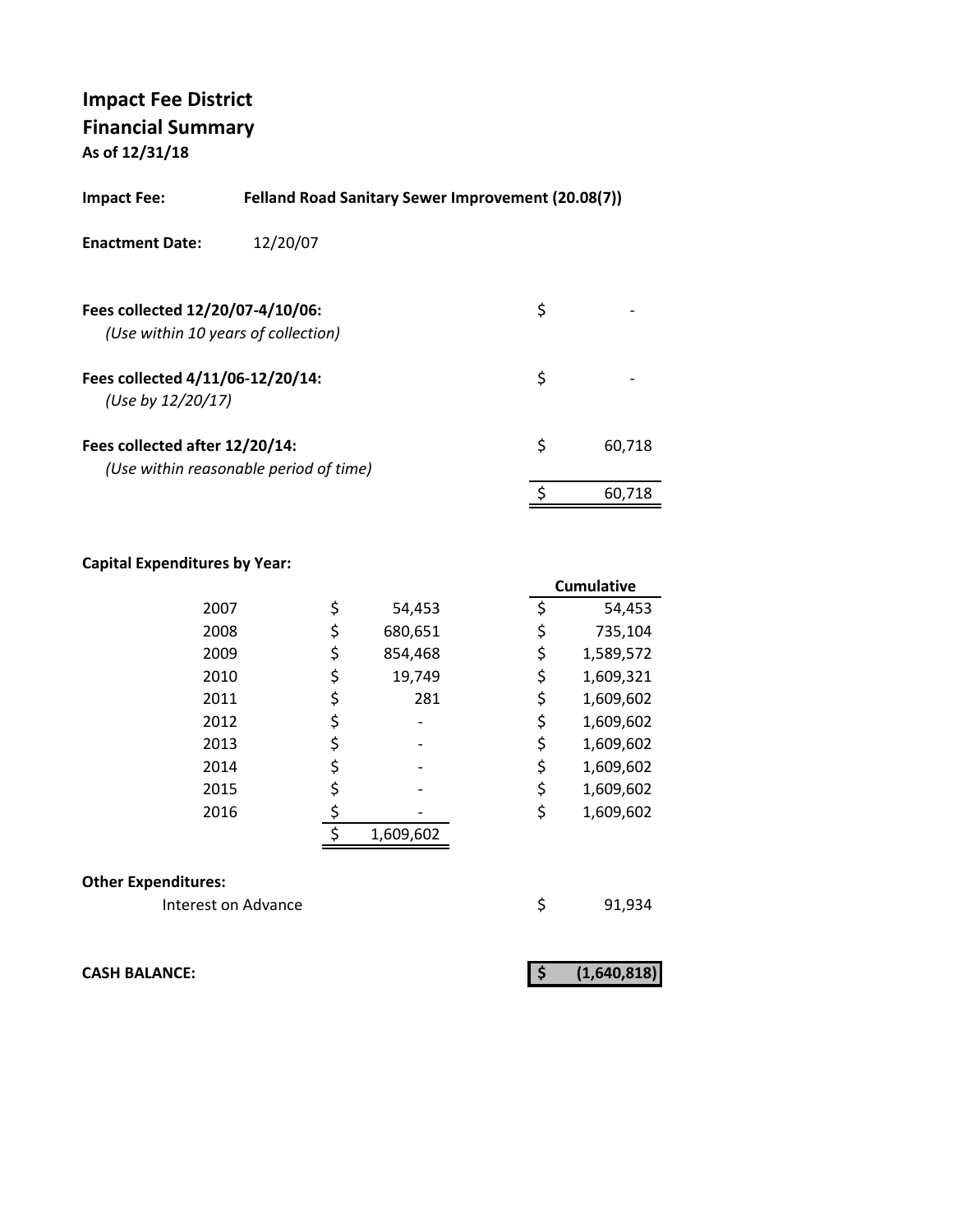| <b>Impact Fee:</b>                                                    | Elderberry Neighborhood Sanitary Sewer Improvement (20.08(8)) |               |
|-----------------------------------------------------------------------|---------------------------------------------------------------|---------------|
| <b>Enactment Date:</b>                                                | 11/22/08                                                      |               |
| Fees collected Before 4/10/06:<br>(Use within 10 years of collection) |                                                               | N/A           |
| Fees collected 4/11/06-11/22/15:<br>(Use by $11/22/18$ )              |                                                               | \$<br>104.033 |
| Fees collected after 11/22/15:                                        | (Use within reasonable period of time)                        | \$<br>145,803 |
|                                                                       |                                                               | 249,836       |

## **Capital Expenditures by Year:**

|                            |    |         | <b>Cumulative</b> |         |
|----------------------------|----|---------|-------------------|---------|
| 2008                       | \$ | 52,335  | \$                | 52,335  |
| 2009                       | \$ | 268,548 | \$                | 320,883 |
| 2010                       | \$ | 508     | \$                | 321,391 |
| 2011                       | \$ |         | \$                | 321,391 |
| 2012                       | \$ |         | \$                | 321,391 |
| 2013                       | \$ |         | \$                | 321,391 |
| 2014                       | \$ |         | \$                | 321,391 |
| 2015                       | \$ |         | \$                | 321,391 |
| 2016                       | \$ |         | \$                | 321,391 |
|                            | ς  | 321,391 |                   |         |
|                            |    |         |                   |         |
| <b>Other Expenditures:</b> |    |         |                   |         |
| Interest on Advance        |    |         | \$                | 13,820  |

**CASH BALANCE:**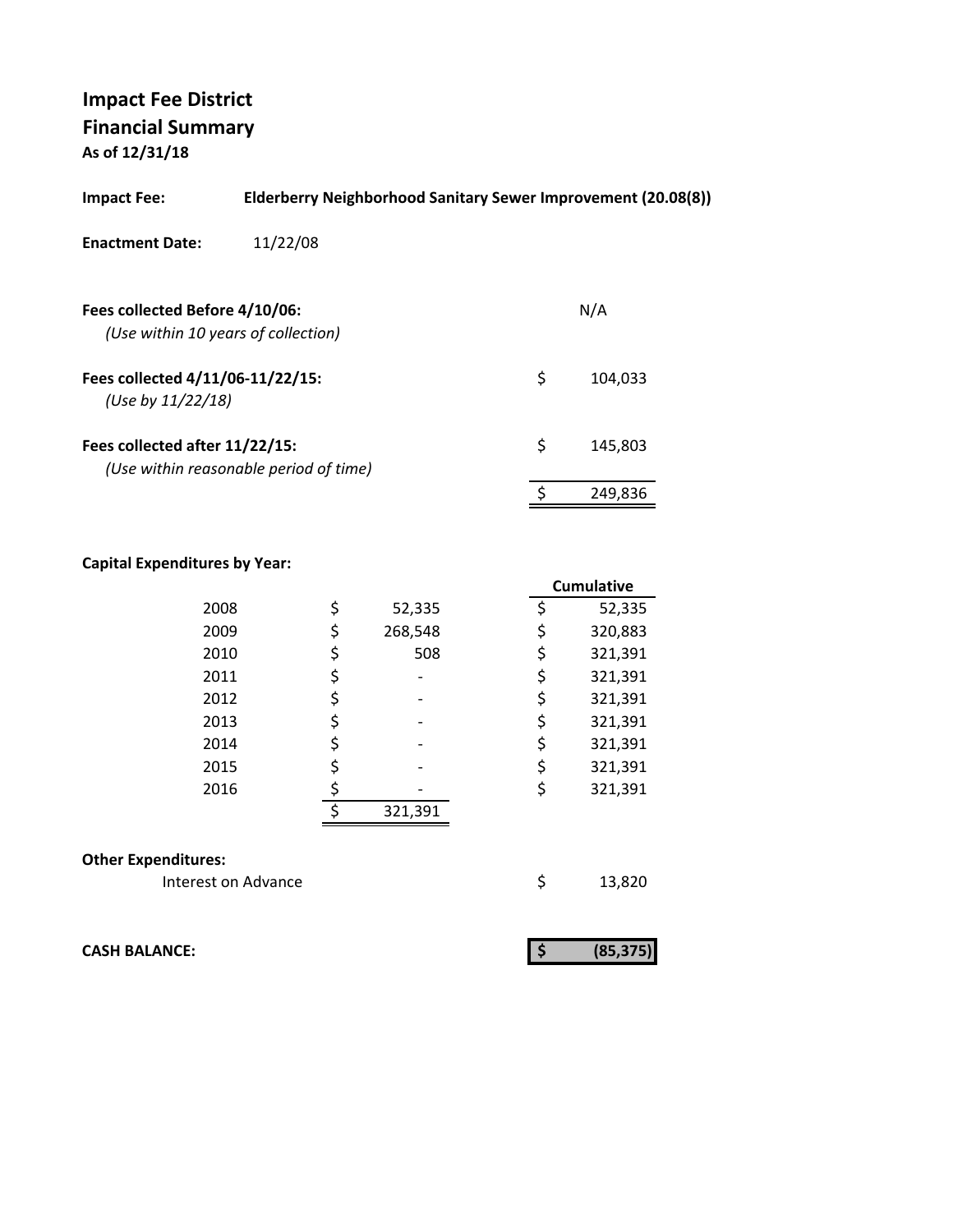**Impact Fee: Northeast Neighborhood Sanitary Sewer Improvement (20.08(9)) Enactment Date:** 3/14/09 **Fees collected Before 4/10/06:** N/A  *(Use within 10 years of collection)* **Fees collected 4/11/06‐3/14/16:** \$ ‐  *(Use by 3/14/19)* **Fees collected after 3/14/16:** \$ 12,380  *(Use within reasonable period of time)*  $\frac{12,380}{ }$ **Debt Proceeds:** \$ 290,000 **Capital Expenditures by Year: Cumulative** 2009 \$ 359,509 \$ 359,509 2010 260,073 \$ \$ 619,582 2011 \$ (1) \$ 619,581 2012 \$<br>
2013 \$<br>
2014 \$<br>
2014 \$<br>
2015 \$<br>
2015 \$<br>
2015 \$<br>
2015 \$<br>
2019 \$<br>
2015 \$<br>
2019 \$<br>
2019 \$<br>
2019 \$<br>
2019 \$<br>
2019 \$<br>
2019 \$<br>
2019 \$ 2013 \$ ‐ \$ 619,581 2014 \$ ‐ \$ 619,581 2015 \$ ‐ \$ 619,581  $2016$  \$  $\frac{1}{2016}$  \$ 619,581

| <b>CASH BALANCE:</b>            |         |    | (602, 017) |
|---------------------------------|---------|----|------------|
| Debt Principal & Interest (net) |         | S. | 267,370    |
| Interest on Advance             |         |    | 17,446     |
| <b>Other Expenditures:</b>      |         |    |            |
|                                 | 619,581 |    |            |
|                                 |         |    |            |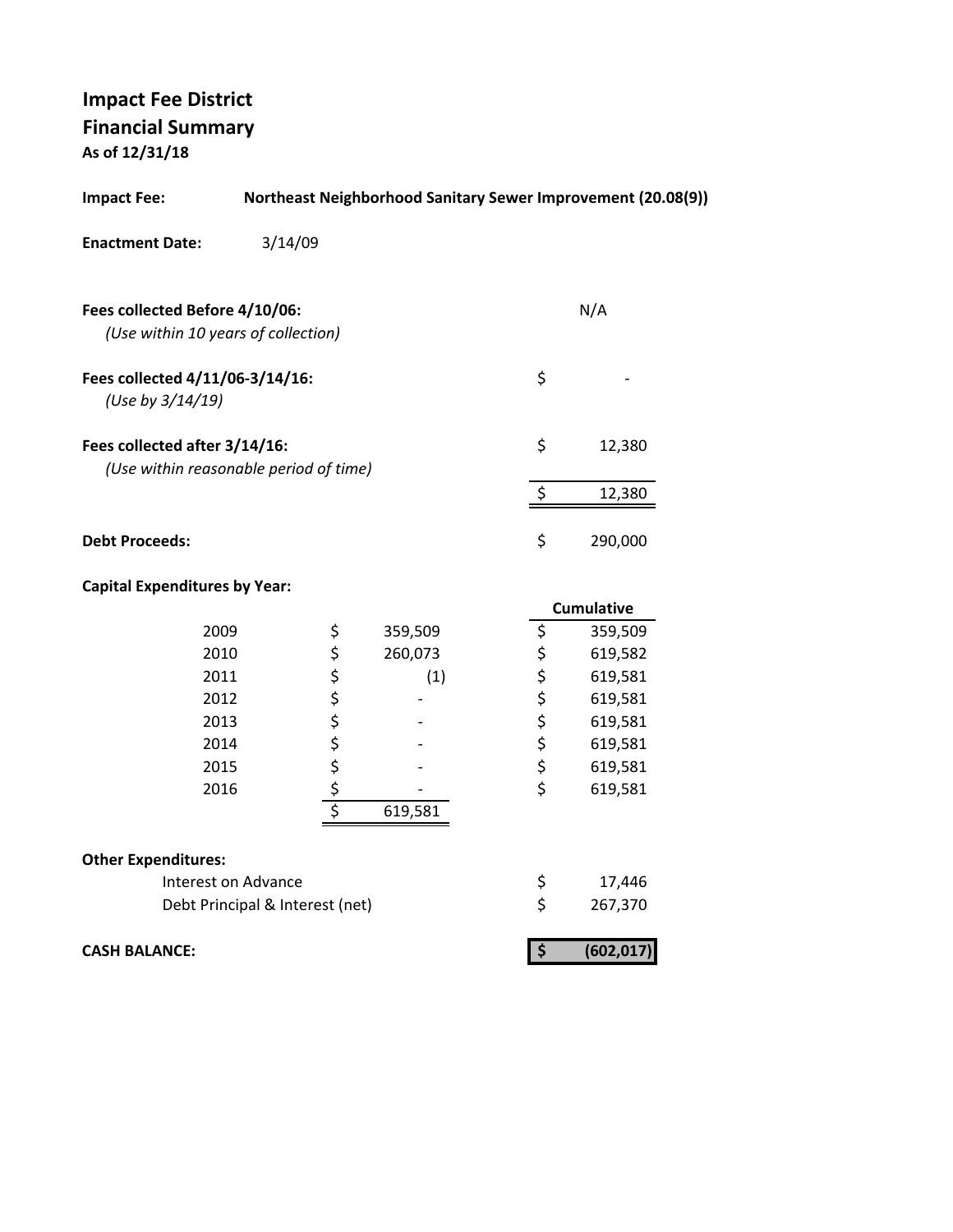## **Impact Fee: Lower Badger Mill Creek Sanitary and Stormwater Management (20.08(10))**

#### **Enactment Date:** 12/5/09

|                                                                         |    | Sewer                    |    | Stormwater |
|-------------------------------------------------------------------------|----|--------------------------|----|------------|
| Fees collected 7/12/05-4/10/06:<br>(Use within 10 years of collection)  | Ś  | $\overline{\phantom{0}}$ | S  |            |
| Fees collected 4/11/06-12/5/16:<br>(Use by 12/5/19)                     | \$ | 360,452                  | \$ | 689,372    |
| Fees collected after 12/5/16:<br>(Use within reasonable period of time) | \$ | 669.485                  | \$ | 707,764    |
|                                                                         |    | 1,029,937                |    | 1,397,136  |
| <b>Debt Proceeds:</b>                                                   | \$ | 1,952,700                |    |            |

|                                 |                 | <b>SEWER</b> |                        | <b>STORMWATER</b> |                   |
|---------------------------------|-----------------|--------------|------------------------|-------------------|-------------------|
|                                 |                 |              | <b>Cumulative</b>      |                   | <b>Cumulative</b> |
| 2009                            | \$<br>812,879   | \$           | 812,879                | \$<br>37,716      | \$<br>37,716      |
| 2010                            | \$<br>241,355   | \$           | 1,054,234              | \$                | \$<br>37,716      |
| 2011                            | \$<br>(61, 626) | \$           | 992,608                | \$<br>266         | \$<br>37,982      |
| 2012                            | \$<br>498,829   | \$           | 1,491,437              | \$                | \$<br>37,982      |
| 2013                            | \$<br>200       | \$           | 1,491,637              | \$                | \$<br>37,982      |
| 2014                            | \$<br>213,769   | \$           | 1,705,405              | \$                | \$<br>37,982      |
| 2015                            | \$1,001,448     | \$           | 2,706,853              | \$<br>450,626     | \$<br>488,608     |
| 2016                            | \$<br>516,633   | \$           | 3,223,486              | \$                | \$<br>488,608     |
| 2017                            | \$<br>67        | \$           | 3,223,553              | \$                | \$<br>488,608     |
| 2018                            | \$<br>59,693    | \$           | 3,283,246              | \$<br>49,970      | \$<br>538,578     |
|                                 | \$3,283,246     |              |                        | \$538,577.93      |                   |
| <b>Other Expenditures:</b>      |                 |              |                        |                   |                   |
| Interest on Advance             |                 | \$           | 22,106                 |                   | \$<br>3,865       |
| Debt Principal & Interest (net) |                 | \$           | 1,399,571              |                   |                   |
| <b>CASH BALANCE:</b>            |                 |              | (1,722,286)            |                   | 854,693           |
|                                 |                 |              | <b>Combined Total:</b> | \$<br>(867, 594)  |                   |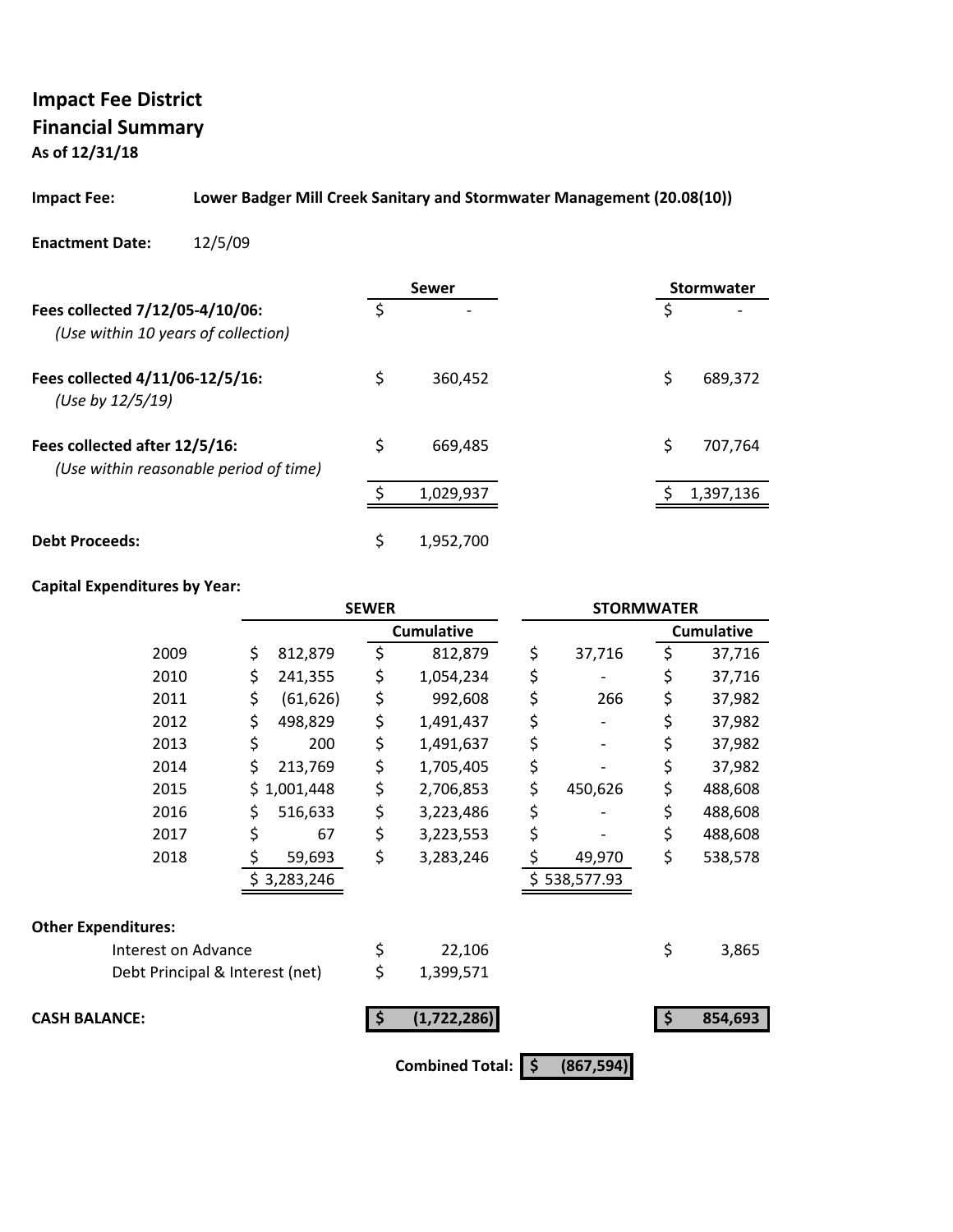| Impact Fee: | Jeffy Trail Sanitary Sewer (20.08(11)) |
|-------------|----------------------------------------|
|             |                                        |

**Enactment Date:** 3/28/13

| Fees collected Before 4/10/06:<br>(Use within 10 years of collection)   |   | N/A    |
|-------------------------------------------------------------------------|---|--------|
| Fees collected 4/11/06-3/28/20:<br>(Use by 3/28/23)                     | S | 92.937 |
| Fees collected after 3/28/20:<br>(Use within reasonable period of time) | Ś |        |
|                                                                         |   | 92.937 |

|                        |              |    | <b>Cumulative</b> |
|------------------------|--------------|----|-------------------|
| 2013                   | \$<br>83,135 |    | 83,135            |
| 2014                   | \$           | \$ | 83,135            |
| 2015                   | \$           | \$ | 83,135            |
| 2016                   |              | \$ | 83,135            |
|                        | 83,135       |    |                   |
|                        |              |    |                   |
| <b>Other Revenues:</b> |              |    |                   |
| Interest Income        |              | Ś  | 292               |

| <b>CASH BALANCE:</b> | 10,093 |
|----------------------|--------|
|                      |        |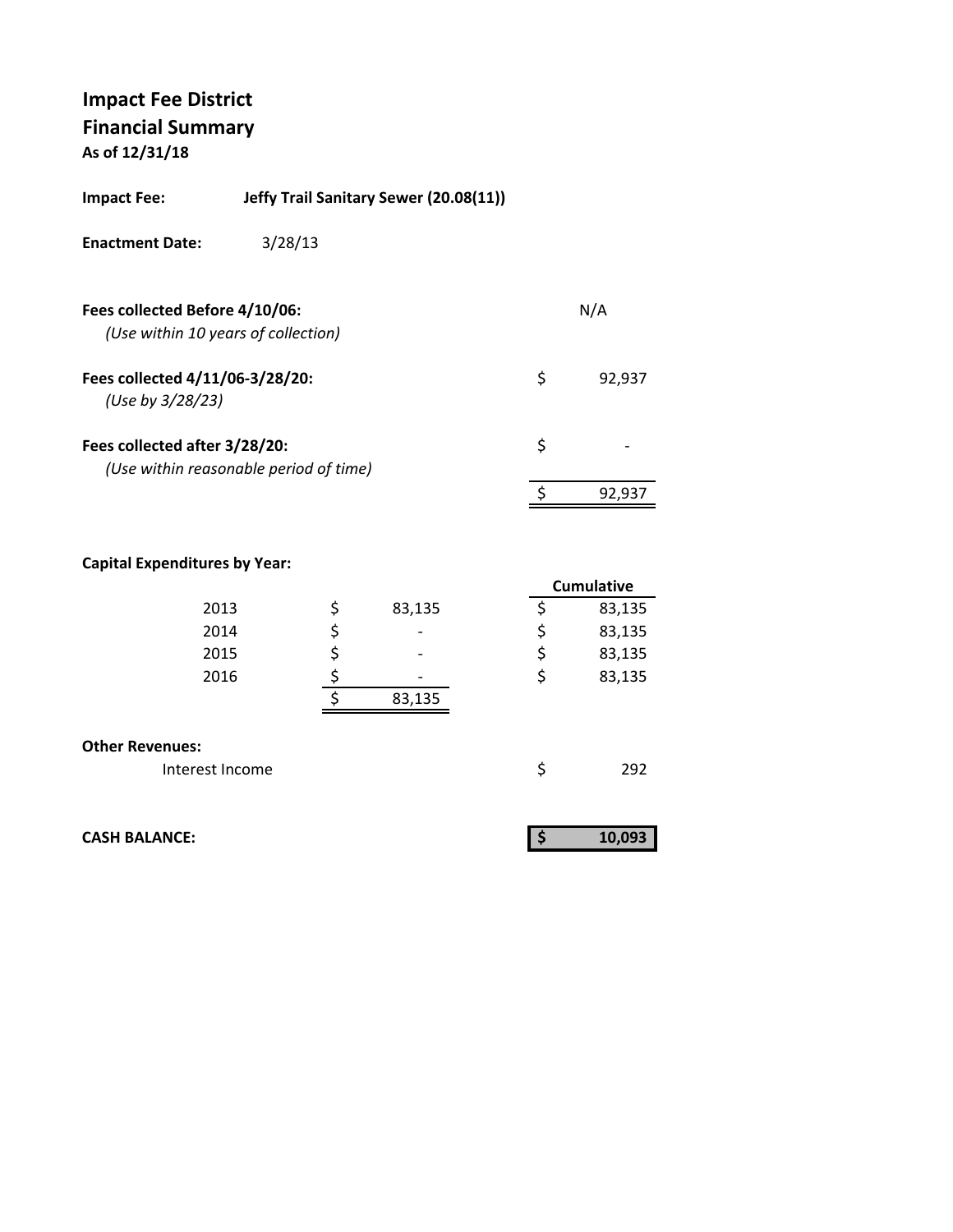| <b>Impact Fee:</b>                                  | West Elderberry Neighborhood Sanitary Sewer Improvement (20.08(1)) |     |  |
|-----------------------------------------------------|--------------------------------------------------------------------|-----|--|
| <b>Enactment Date:</b>                              | 8/3/18                                                             |     |  |
| Fees collected Before 4/10/06:                      | (Use within 10 years of collection)                                | N/A |  |
| Fees collected 4/11/06-3/28/20:<br>(Use by 3/28/23) |                                                                    | \$  |  |
| Fees collected after 3/28/20:                       | (Use within reasonable period of time)                             | \$  |  |
|                                                     |                                                                    |     |  |

## **Capital Expenditures by Year:**

|      |                          | <b>Cumulative</b> |
|------|--------------------------|-------------------|
| 2018 | 9,976                    | 9,976             |
| 2019 | $\overline{\phantom{a}}$ | 9,976             |
| 2020 | $\overline{\phantom{0}}$ | 9,976             |
| 2021 | $\overline{\phantom{0}}$ | 9,976             |
|      | 9,976                    |                   |
|      |                          |                   |

#### **Other Revenues:**

| Interest Income |  |
|-----------------|--|
|                 |  |

**CASH BALANCE: (9,976) \$**